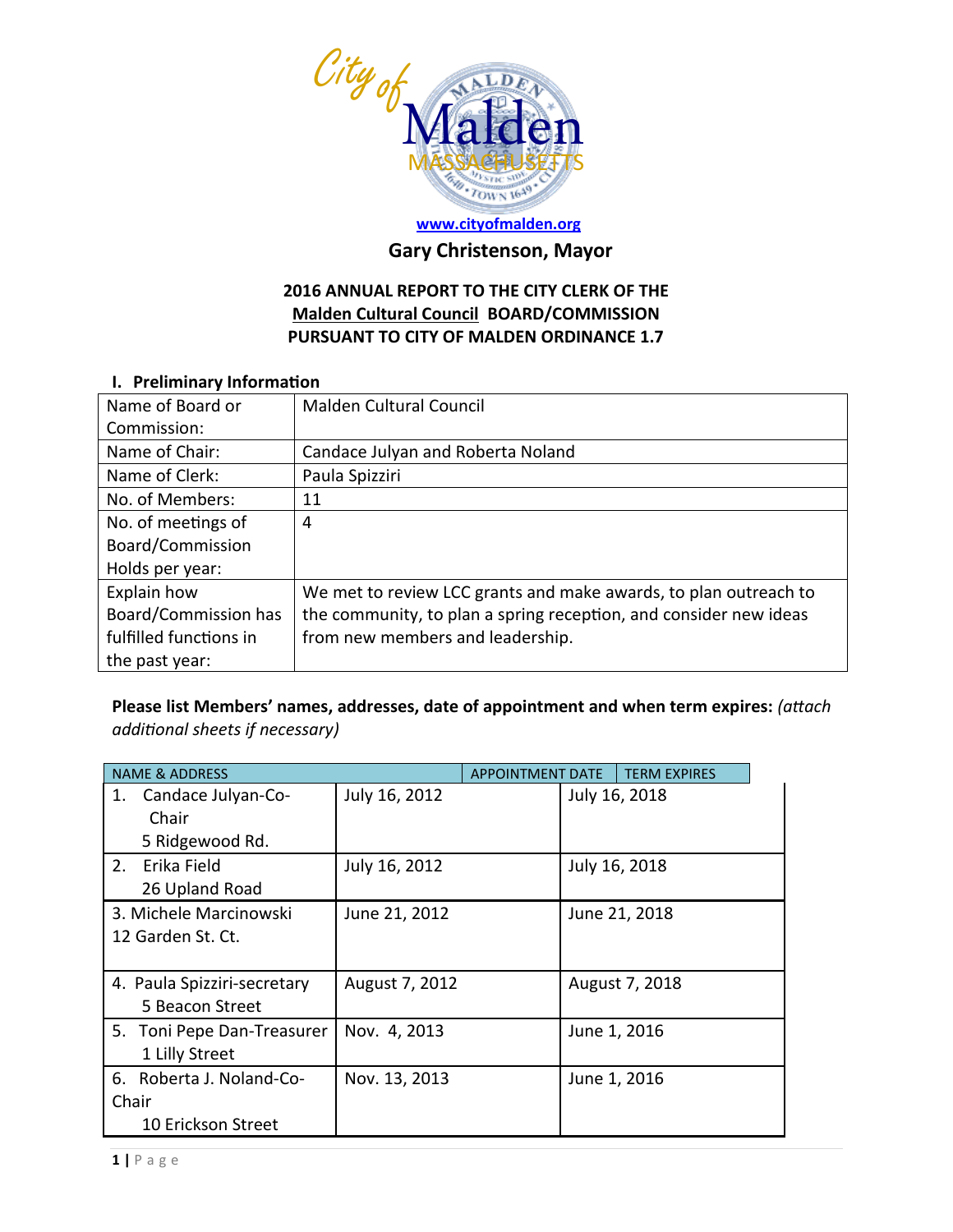| Jennifer Psallidas<br>7 <sub>1</sub><br>29 McCormack Street | January 13, 2014   | January 13, 2017   |
|-------------------------------------------------------------|--------------------|--------------------|
| Debra Wallis<br>8.<br>15 Watts Street                       | October 1, 2015    | October 1, 2018    |
| <b>Avlot Quessa</b><br>9.<br>84 Rutland Street              | September 18, 2015 | September 18, 2018 |
| 10. Annie Latham<br>19 Glen Rock Ave.                       | September 18, 2015 | September 18, 2018 |
| 11. Jonathan Coulanges<br>118 Webster Street                | October 1, 2015    | October 1, 2018    |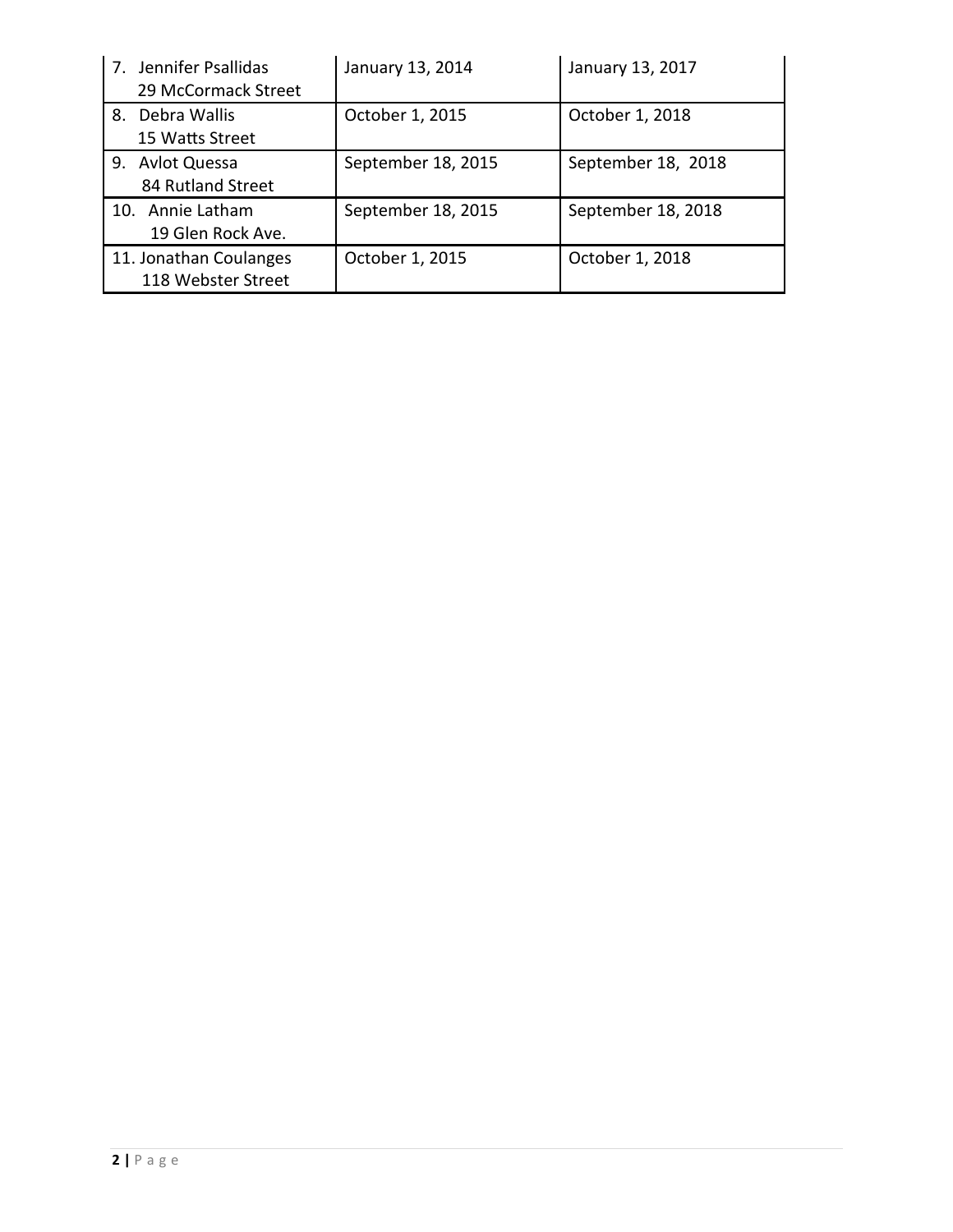#### **2. Overview of Board/Commission**

Please issue a **brief** statement about the general purpose and mission of this Board/ Commission:

Our main activity is to distribute funds through a competitive grant process allocated to Malden by the Massachusetts Cultural Council.

#### **3. REVENUE:** Please list the revenue(s) coming into this Board/ Commission. **NOT APPLICABLE □**

| From City Budget    |          |
|---------------------|----------|
| From State Budget   | \$25,800 |
| From Federal Budget |          |
| <b>Grant Monies</b> |          |
| Licenses/Fees       |          |
| Other               | \$5,602  |

#### **4. EXPENDITURES:** Please list the expenditures of this Board/Commission. **NOT APPLICABLE □**

| Expenditures of         | Explanation |
|-------------------------|-------------|
| <b>Board/Commission</b> |             |
| <b>Personnel Costs</b>  |             |
| <b>Equipment Costs</b>  |             |
| <b>Postal Costs</b>     |             |
| <b>Leasing Costs</b>    |             |
| Other-grants to         | \$30,112    |
| artists, admin. funds   | \$1,290     |

**5. ASSETS:** Please list all major assets under the control of this Board/Commission*. (Please include materials, tools, vehicles, equipment and property on hand as of 12/31/15.* **NOT APPLICABLE x**

| Asset | Value |
|-------|-------|
|       |       |
|       |       |
|       |       |
|       |       |
|       |       |
|       |       |
|       |       |